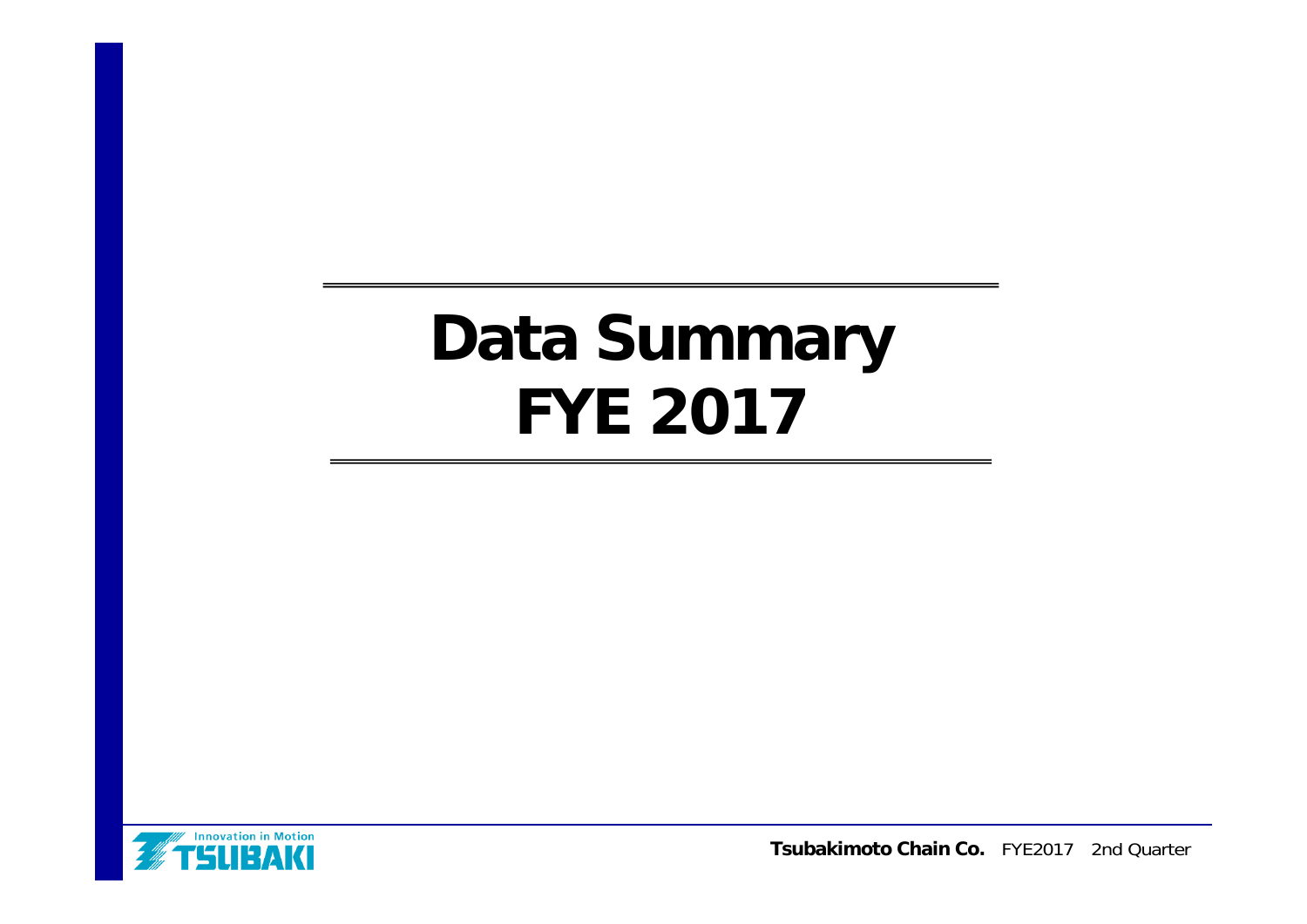### **Segment Information (by business group)**

|                             |          |                 |                 |                 |                 |           |         |        |                 |        |         |     | (Yen, millions) |
|-----------------------------|----------|-----------------|-----------------|-----------------|-----------------|-----------|---------|--------|-----------------|--------|---------|-----|-----------------|
|                             |          |                 | [Fiscal year]   |                 |                 | [Quarter] |         |        |                 |        |         |     |                 |
|                             | FYE 2013 | <b>FYE 2014</b> | <b>FYE 2015</b> | <b>FYE 2016</b> | <b>FYE 2017</b> |           | FYE2016 |        |                 |        | FYE2017 |     |                 |
|                             |          |                 |                 |                 |                 | <b>1Q</b> | 2Q      | 3 Q    | 4 Q             | 10     | 2Q      | 3 Q | 4 Q             |
| $(Sales)^*$ <sup>1</sup>    |          |                 |                 |                 |                 |           |         |        |                 |        |         |     |                 |
| Chain                       | 50,250   | 55,828          | 61,721          | 63,998          |                 | 16,117    | 16,381  | 15,664 | 15,834          | 14,547 | 14,563  |     |                 |
| PTUC <sup>*2</sup>          | 19,664   | 21,612          | 22,557          | 21,975          |                 | 5,315     | 5,766   | 5,634  | 5,260           | 5,083  | 5,370   |     |                 |
| <b>Automotive Parts</b>     | 49,397   | 60,674          | 66,978          | 73,473          |                 | 17,637    | 18,184  | 18,207 | 19,445          | 18,425 | 18,048  |     |                 |
| Materials Handling Systems  | 30,246   | 39,565          | 45,169          | 44,354          |                 | 9,329     | 12,829  | 10,567 | 11,628          | 8,445  | 11,254  |     |                 |
| Other                       | 2,846    | 2,719           | 2,968           | 3,186           |                 | 652       | 771     | 796    | 966             | 631    | 766     |     |                 |
| Consolidated                | 150,002  | 178,022         | 196,738         | 203,976         |                 | 48,391    | 53,097  | 50,028 | 52,459          | 46,596 | 49,144  |     |                 |
|                             |          |                 |                 |                 |                 |           |         |        |                 |        |         |     |                 |
| (Operating profit)          |          |                 |                 |                 |                 |           |         |        |                 |        |         |     |                 |
| Chain                       | 3,586    | 3,763           | 5,002           | 6,172           |                 | 1,489     | 1,638   | 1,484  | 1,559           | 1,409  | 1,656   |     |                 |
| PTUC <sup>*2</sup>          | 1,955    | 2,273           | 2,400           | 2,428           |                 | 584       | 628     | 749    | 465             | 493    | 461     |     |                 |
| <b>Automotive Parts</b>     | 6,494    | 10,119          | 11,916          | 12,258          |                 | 2,947     | 2,968   | 3,160  | 3,182           | 3,007  | 2,815   |     |                 |
| Materials Handling Systems  | 531      | 1,192           | 1,940           | 659             |                 | $-192$    | 673     | 56     | 121             | $-599$ | 562     |     |                 |
| Other                       | 143      | 63              | 123             | 84              |                 |           | 12      | 23     | 40 <sup>1</sup> | $-18$  | -7      |     |                 |
| Consolidated                | 12,579   | 17,354          | 21,427          | 21,570          |                 | 4,818     | 5,909   | 5,471  | 5,371           | 4,139  | 5,351   |     |                 |
|                             |          |                 |                 |                 |                 |           |         |        |                 |        |         |     |                 |
| (Operating profit, percent) |          |                 |                 |                 |                 |           |         |        |                 |        |         |     |                 |
| Chain                       | 7.1%     | 6.7%            | 8.1%            | 9.6%            |                 | 9.2%      | 9.6%    | 9.6%   | 9.6%            | 9.7%   | 11.4%   |     |                 |
| PTUC <sup>*2</sup>          | 9.9%     | 10.5%           | 10.6%           | 11.0%           |                 | 11.0%     | 10.9%   | 11.7%  | 11.0%           | 9.7%   | 8.6%    |     |                 |
| <b>Automotive Parts</b>     | 13.1%    | 16.7%           | 17.8%           | 16.7%           |                 | 16.7%     | 16.5%   | 16.8%  | 16.7%           | 16.3%  | 15.6%   |     |                 |
| Materials Handling Systems  | 1.8%     | 3.0%            | 4.3%            | 1.5%            |                 | —         | 2.2%    | 1.6%   | 1.5%            |        | 5.0%    |     |                 |
| Other                       | 5.0%     | 2.3%            | 4.2%            | 2.6%            |                 | 1.1%      | 1.4%    | 1.9%   | 2.6%            |        |         |     |                 |
| Consolidated                | 8.4%     | 9.7%            | 10.9%           | 10.6%           |                 | 10.0%     | 11.1%   | 10.9%  | 10.2%           | 8.9%   | 10.9%   |     |                 |

\*1 : Sales includes intersegment sales and transfers

\*2 : Power Transmission Units and Components

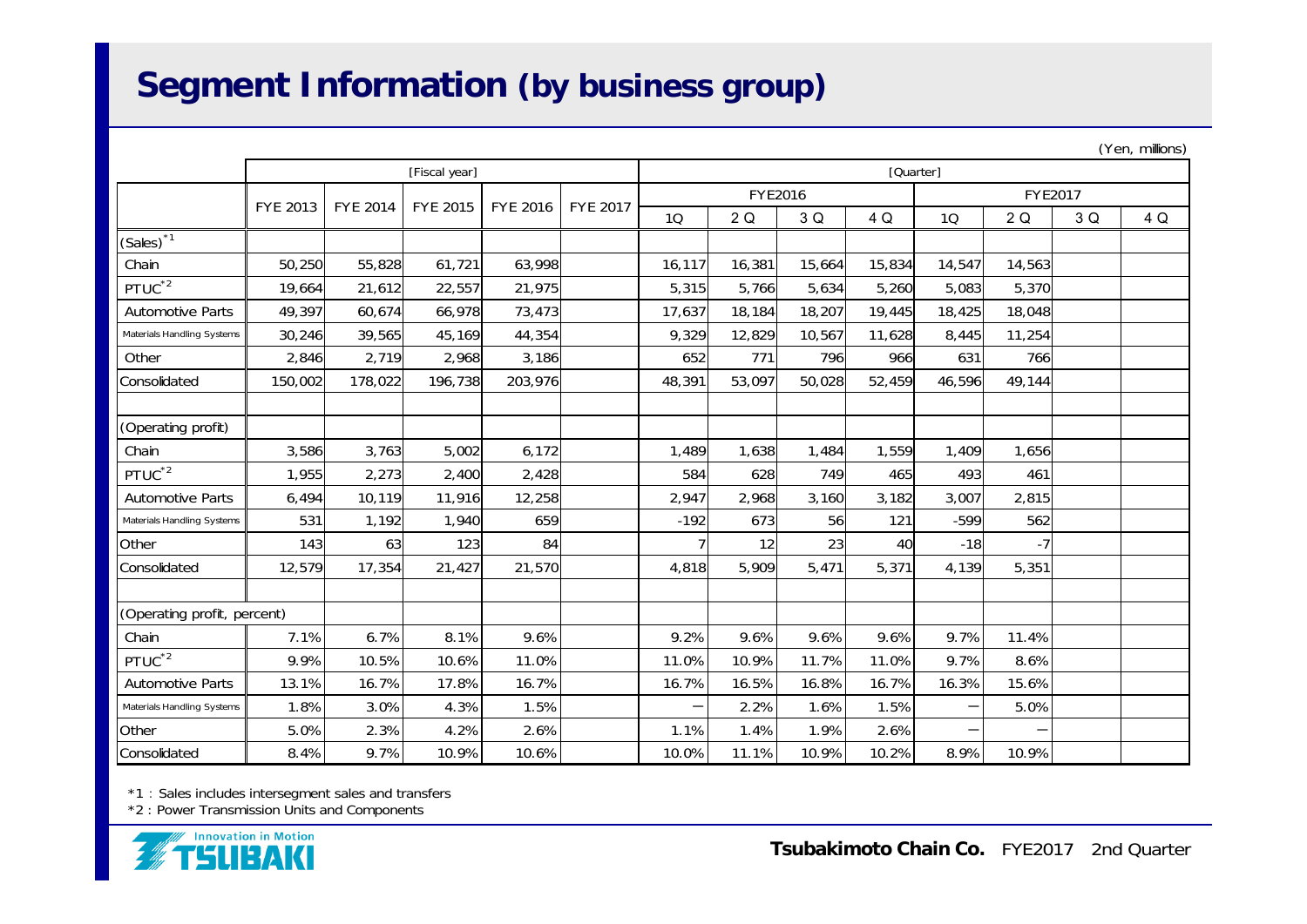## **Segment Information (by region) (from FYE 2014)**

|                             |                 |                 |                 |                 |           |          |        |        |                 |        |    | (Yen, millions) |  |
|-----------------------------|-----------------|-----------------|-----------------|-----------------|-----------|----------|--------|--------|-----------------|--------|----|-----------------|--|
|                             |                 | [Fiscal year]   |                 |                 | [Quarter] |          |        |        |                 |        |    |                 |  |
|                             | <b>FYE 2014</b> | <b>FYE 2015</b> | <b>FYE 2016</b> | <b>FYE 2017</b> |           | FYE 2016 |        |        | <b>FYE 2017</b> |        |    |                 |  |
|                             |                 |                 |                 |                 | 10        | 20       | 3Q     | 4Q     | 10              | 20     | 3Q | 4Q              |  |
| (Sales) <sup>*</sup>        |                 |                 |                 |                 |           |          |        |        |                 |        |    |                 |  |
| Japan                       | 110,585         | 119,349         | 121,347         |                 | 28,380    | 32,025   | 30,098 | 30,844 | 26,713          | 29,394 |    |                 |  |
| America                     | 43,551          | 48,749          | 51,671          |                 | 13,356    | 12,979   | 12,256 | 13,080 | 13,125          | 11,945 |    |                 |  |
| Europe                      | 22,056          | 26,545          | 24,219          |                 | 5,996     | 6,460    | 6,062  | 5,701  | 5,787           | 6,009  |    |                 |  |
| Indian Ocean Rim            | 9,741           | 10,718          | 12,626          |                 | 3,214     | 2,899    | 3,176  | 3,337  | 3,043           | 3,041  |    |                 |  |
| China                       | 11,044          | 14,062          | 16,494          |                 | 3,559     | 4,329    | 4,151  | 4,455  | 3,845           | 4,301  |    |                 |  |
| South Korea, Taiwan         | 5,011           | 7,115           | 8,578           |                 | 1,796     | 2,275    | 2,093  | 2,414  | 2,080           | 2,095  |    |                 |  |
|                             |                 |                 |                 |                 |           |          |        |        |                 |        |    |                 |  |
| (Operating profit)          |                 |                 |                 |                 |           |          |        |        |                 |        |    |                 |  |
| Japan                       | 9,234           | 12,694          | 12,621          |                 | 2,660     | 3,399    | 3,357  | 3,205  | 1,694           | 2,933  |    |                 |  |
| America                     | 3,964           | 4,162           | 4,496           |                 | 1,153     | 1,275    | 934    | 1,134  | 1,502           | 1,171  |    |                 |  |
| Europe                      | 471             | 890             | 531             |                 | 70        | 206      | 137    | 118    | $\overline{4}$  | 194    |    |                 |  |
| Indian Ocean Rim            | 1,384           | 1,385           | 1,680           |                 | 468       | 377      | 478    | 357    | 417             | 426    |    |                 |  |
| China                       | 954             | 1,008           | 273             |                 | 78        | 131      | 104    | $-40$  | 29              | 201    |    |                 |  |
| South Korea, Taiwan         | 372             | 258             | 405             |                 | 31        | 158      | 147    | 69     | 46              | 114    |    |                 |  |
|                             |                 |                 |                 |                 |           |          |        |        |                 |        |    |                 |  |
| (Operating profit, percent) |                 |                 |                 |                 |           |          |        |        |                 |        |    |                 |  |
| Japan                       | 8.4%            | 10.6%           | 10.4%           |                 | 9.4%      | 10.6%    | 11.2%  | 10.4%  | 6.3%            | 10.0%  |    |                 |  |
| America                     | 9.1%            | 8.5%            | 8.7%            |                 | 8.6%      | 9.8%     | 7.6%   | 8.7%   | 11.5%           | 9.8%   |    |                 |  |
| Europe                      | 2.1%            | 3.4%            | 2.2%            |                 | 1.2%      | 3.2%     | 2.3%   | 2.1%   | 0.1%            | 3.2%   |    |                 |  |
| Indian Ocean Rim            | 14.2%           | 12.9%           | 13.3%           |                 | 14.6%     | 13.0%    | 15.1%  | 10.7%  | 13.7%           | 14.0%  |    |                 |  |
| China                       | 8.6%            | 7.2%            | 1.7%            |                 | 2.2%      | 3.0%     | 2.5%   |        | 0.8%            | 4.7%   |    |                 |  |
| South Korea, Taiwan         | 7.4%            | 3.6%            | 4.7%            |                 | 1.7%      | 6.9%     | 7.0%   | 2.9%   | 2.2%            | 5.4%   |    |                 |  |

\* Sales includes intersegment sales and transfers

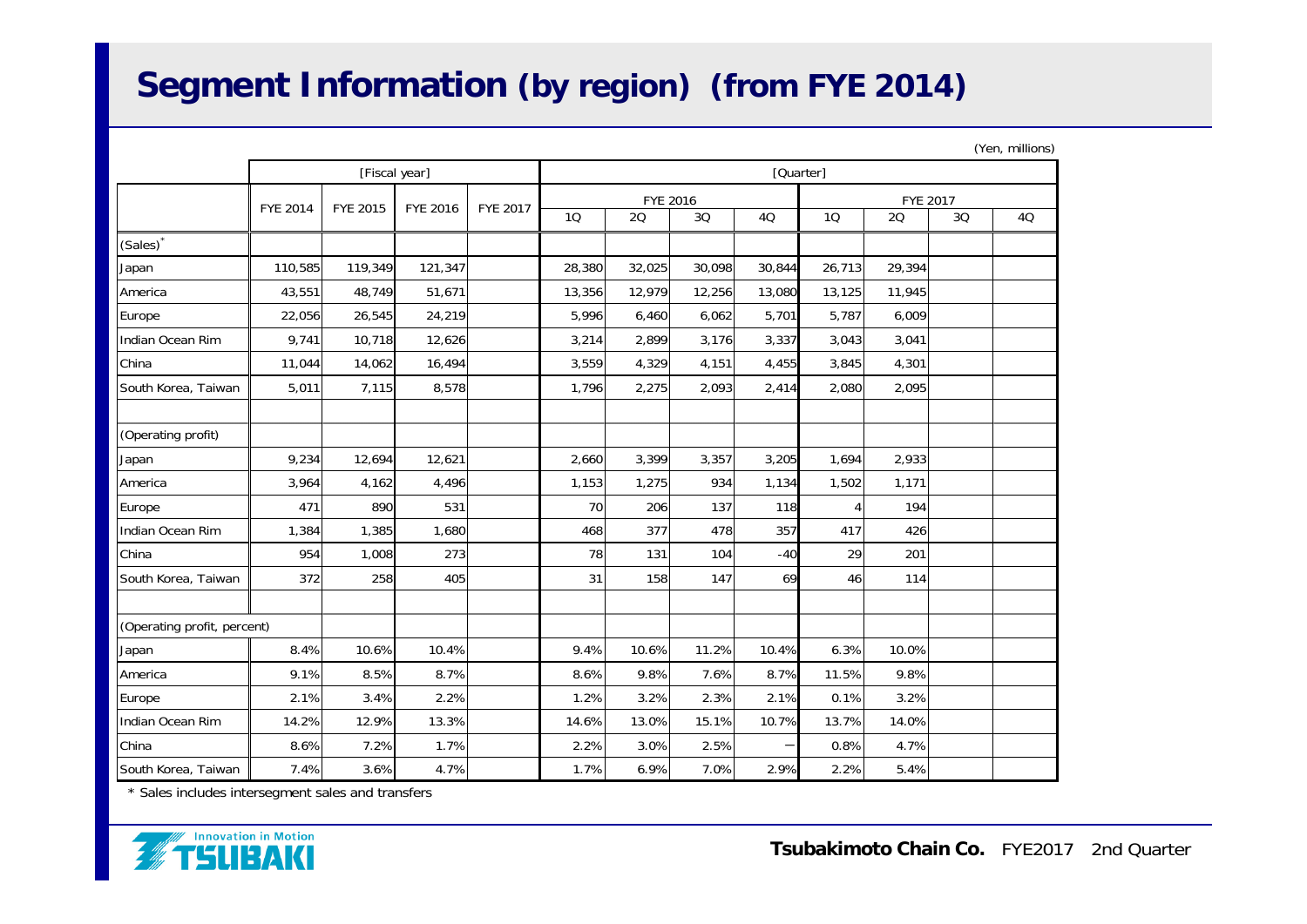#### **Segment Information (by region)** ~**FYE 2014**

|                             |          |                          |                          |                                  |                 |           |         |                   |        |        |         |        | $($ ren, millions) |
|-----------------------------|----------|--------------------------|--------------------------|----------------------------------|-----------------|-----------|---------|-------------------|--------|--------|---------|--------|--------------------|
|                             |          |                          | [Fiscal year]            |                                  |                 | [Quarter] |         |                   |        |        |         |        |                    |
|                             | FYE 2010 | FYE 2011                 | FYE 2012                 | FYE 2013                         | <b>FYE 2014</b> |           | FYE2013 |                   |        |        | FYE2014 |        |                    |
|                             |          |                          |                          |                                  |                 | 10        | 2Q      | 3 Q               | 4 Q    | 1Q     | 2 Q     | 3 Q    | 4 Q                |
| (Sales)                     |          |                          |                          |                                  |                 |           |         |                   |        |        |         |        |                    |
| Japan                       | 89,863   | 108,607                  | 112,940                  | 110,183                          | 110,585         | 26,955    | 28,581  | 26,360            | 28,287 | 24,935 | 27,702  | 27,007 | 30,941             |
| North America               | 20,042   | 24,918                   | 25,444                   | 29,967                           | 43,329          | 6,935     | 6,389   | 6,783             | 9,860  | 10,542 | 10,396  | 11,020 | 11,371             |
| Europe                      | 5,464    | 10,966                   | 12,335                   | 14,566                           | 22,056          | 3,262     | 2,986   | 3,281             | 5,037  | 4,966  | 5,207   | 5,774  | 6,109              |
| Asia / Oceania              | 9,819    | 12,972                   | 13,910                   | 17,027                           | 25,740          | 4,012     | 4,346   | 4,348             | 4,321  | 5,782  | 6,352   | 6,394  | 7,212              |
| Other areas                 | 28       | 72                       | 89                       | 95                               | 222             | 13        | 10      | 43                | 29     | 61     | 76      | 47     | 38                 |
| (Operating profit)          |          |                          |                          |                                  |                 |           |         |                   |        |        |         |        |                    |
| Japan                       | 5,504    | 8,650                    | 9.165                    | 8,570                            | 9,234           | 2,219     | 2,267   | 1.939             | 2,145  | 1.394  | 2,413   | 2,821  | 2,606              |
| North America               | 334      | 1,077                    | 1,338                    | 2,103                            | 3,998           | 624       | 402     | 331               | 746    | 922    | 850     | 1,225  | 1,001              |
| Europe                      | 201      | (323)                    | 242                      | 429                              | 471             | 99        | 123     | 107               | 100    | 6      | (28)    | 177    | 316                |
| Asia / Oceania              | 1,044    | 1,685                    | 1,419                    | 1,417                            | 2,710           | 421       | 374     | 394               | 228    | 560    | 666     | 662    | 822                |
| Other areas                 | (54)     | (48)                     | (53)                     | (55)                             | (34)            | (14)      | (15)    | (12)              | (14)   | (18)   | (10)    | (2)    | (4)                |
| (Operating profit, percent) |          |                          |                          |                                  |                 |           |         |                   |        |        |         |        |                    |
| Japan                       | 6.1%     | 8.0%                     | 8.1%                     | 7.8%                             | 8.4%            | 8.2%      | 7.9%    | 7.4%              | 7.6%   | 8.2%   | 7.9%    | 7.4%   | 7.6%               |
| North America               | 1.7%     | 4.3%                     | 5.3%                     | 7.0%                             | 9.2%            | 9.0%      | 6.3%    | 4.9%              | 7.6%   | 9.0%   | 6.3%    | 4.9%   | 7.6%               |
| Europe                      | 3.7%     | $\overline{\phantom{0}}$ | 2.0%                     | 2.9%                             | 2.1%            | 3.1%      | 4.1%    | 3.3%              | 2.0%   | 3.1%   | 4.1%    | 3.3%   | 2.0%               |
| Asia / Oceania              | 10.6%    | 13.0%                    | 10.2%                    | 8.3%                             | 10.5%           | 10.5%     | 8.6%    | 9.1%              | 5.3%   | 10.5%  | 8.6%    | 9.1%   | 5.3%               |
| Other areas                 | —        | $\overline{\phantom{0}}$ | $\overline{\phantom{0}}$ | $\overbrace{\phantom{12322111}}$ | —               |           |         | $\qquad \qquad -$ |        | —      |         |        | —                  |

\* Sales includes intersegment sales and transfers



 $(Y_n, \ldots, Y_n)$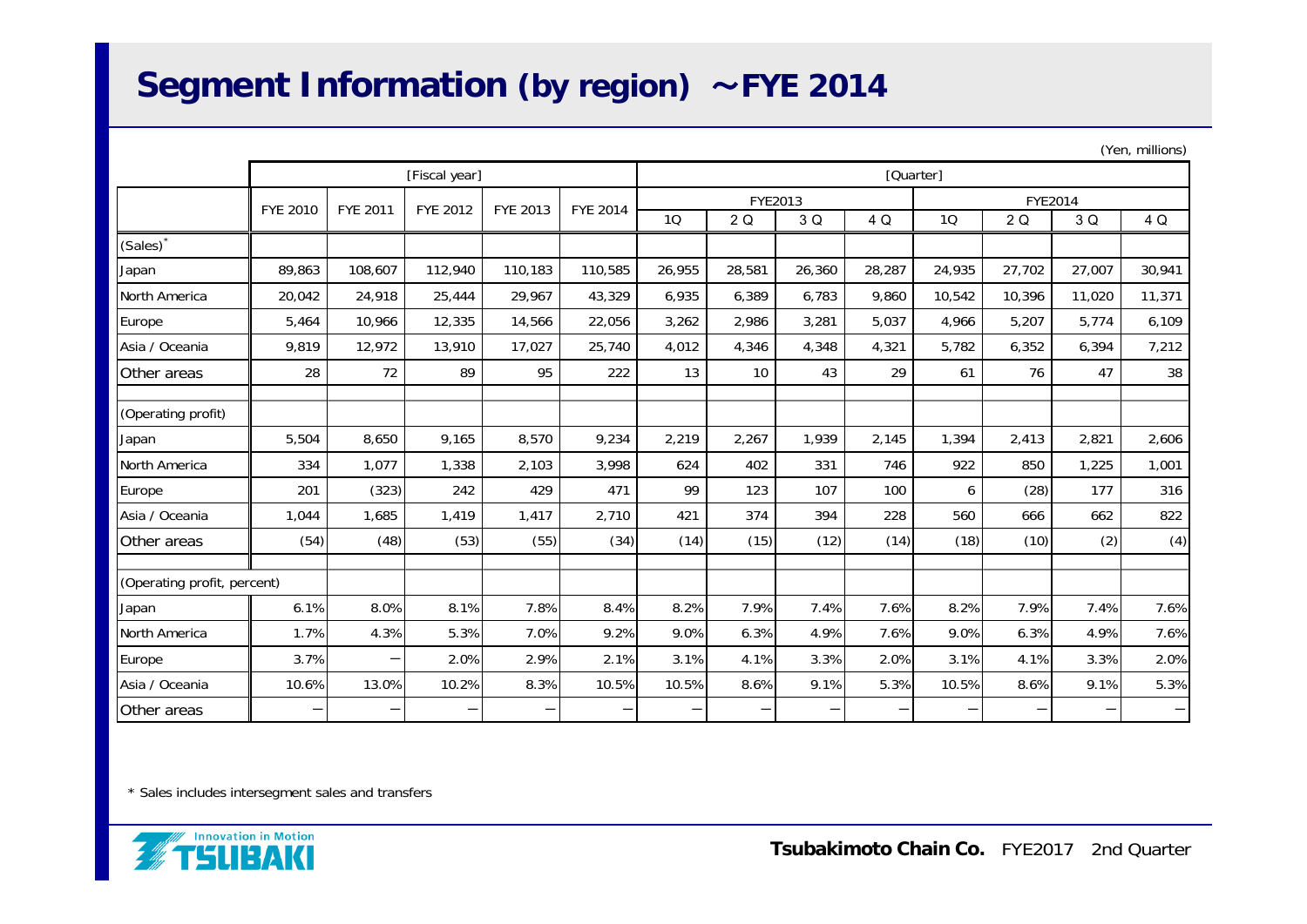# **Breakdown of Overseas Sales (from FYE 2014)**

| (Yen, millions) |
|-----------------|
|                 |

|                             |                 | [Fiscal year]   |                 |                 |          | [Half year] |                 |    |
|-----------------------------|-----------------|-----------------|-----------------|-----------------|----------|-------------|-----------------|----|
|                             | <b>FYE 2014</b> | <b>FYE 2015</b> | <b>FYE 2016</b> | <b>FYE 2017</b> | FYE 2016 |             | <b>FYE 2017</b> |    |
|                             |                 |                 |                 |                 | 1H       | 2H          | 1H              | 2H |
| (Consolidated sales)        | 178,022         | 196,738         | 203,976         |                 | 101,488  | 102,488     | 95,740          |    |
| <b>USA</b>                  | 36,446          | 40,348          | 43,062          |                 | 22,069   | 20,993      | 19,457          |    |
| Other                       | 6,401           | 7,656           | 8,316           |                 | 4,018    | 4,298       | 4,591           |    |
| Europe                      | 21,434          | 24,021          | 23,000          |                 | 11,796   | 11,204      | 11,272          |    |
| Indian Ocean Rim            | 12,237          | 12,851          | 12,824          |                 | 6,409    | 6,415       | 6,369           |    |
| China                       | 12,612          | 13,868          | 15,251          |                 | 7,338    | 7,913       | 7,451           |    |
| South Korea, Taiwan         | 5,553           | 7,550           | 8,638           |                 | 4,132    | 4,506       | 3,980           |    |
| Total of overseas sales     | 94,687          | 106,297         | 111,094         |                 | 55,765   | 55,329      | 53,122          |    |
| Total of domestic sales     | 83,335          | 90,441          | 92,882          |                 | 45,723   | 47,159      | 42,617          |    |
| (Percent, sales by region)  |                 |                 |                 |                 |          |             |                 |    |
| <b>USA</b>                  | 21.0%           | 20.5%           | 21.1%           |                 | 21.7%    | 20.2%       | 20.3%           |    |
| Other                       | 3.6%            | 3.9%            | 4.1%            |                 | 4.0%     | 4.1%        | 4.8%            |    |
| Europe                      | 11.7%           | 12.2%           | 11.3%           |                 | 11.6%    | 10.8%       | 11.8%           |    |
| Indian Ocean Rim            | 6.3%            | 6.5%            | 6.3%            |                 | 6.3%     | 6.2%        | 6.7%            |    |
| China                       | 6.6%            | 7.0%            | 7.5%            |                 | 7.2%     | 7.6%        | 7.8%            |    |
| South Korea, Taiwan         | 3.3%            | 3.8%            | 4.2%            |                 | 4.1%     | 4.3%        | 4.2%            |    |
| Percent, all overseas sales | 53.2%           | 54.0%           | 54.5%           |                 | 54.9%    | 53.3%       | 55.5%           |    |

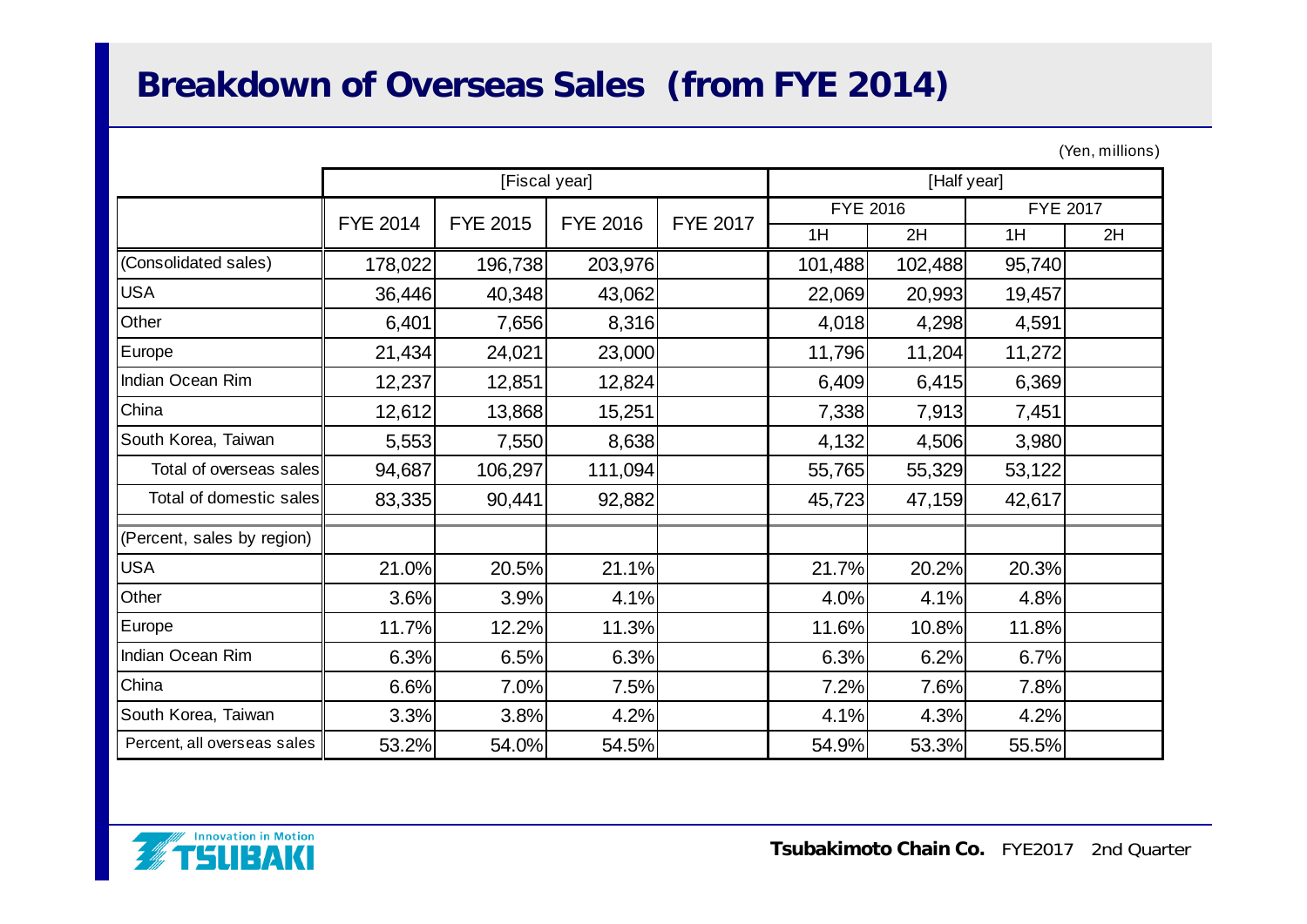#### **Breakdown of Overseas Sales** ~**FYE 2014**

| (Yen, millions) |  |
|-----------------|--|
|                 |  |

|                             |                                    |         | [Fiscal year]   | [Half year] |                 |         |        |         |        |
|-----------------------------|------------------------------------|---------|-----------------|-------------|-----------------|---------|--------|---------|--------|
|                             | <b>FYE 2010</b><br><b>FYE 2011</b> |         | <b>FYE 2012</b> | FYE 2013    | <b>FYE 2014</b> | FYE2013 |        | FYE2014 |        |
|                             |                                    |         |                 |             |                 | 1H      | 2H     | 1H      | 2H     |
| (Consolidated sales)        | 112,759                            | 138,243 | 144,896         | 150,002     | 178,022         | 72,773  | 77,229 | 84,532  | 93,490 |
| <b>USA</b>                  | 18,190                             | 22,598  | 21,413          | 25,590      | 36,446          | 11,422  | 14,168 | 17,782  | 18,664 |
| Europe                      | 5,554                              | 10,626  | 11,581          | 13,830      | 20,687          | 5,638   | 8,192  | 9,604   | 11,083 |
| Asia / Oceania              | 12,974                             | 20,104  | 19,790          | 21,357      | 30,403          | 10,712  | 10,645 | 13,722  | 16,681 |
| Other areas                 | 2,191                              | 4,066   | 4,105           | 4,621       | 7,149           | 2,033   | 2,588  | 3,373   | 3,776  |
| Total of overseas sales     | 38,911                             | 57,395  | 56,890          | 65,400      | 94,687          | 29,806  | 35,594 | 44,482  | 50,205 |
| Total of domestic sales     | 73,848                             | 80,848  | 88,006          | 84,602      | 83,335          | 42,967  | 41,635 | 40,050  | 43,285 |
| (Percent, sales by region)  |                                    |         |                 |             |                 |         |        |         |        |
| <b>USA</b>                  | 16.1%                              | 16.3%   | 14.8%           | 17.1%       | 20.5%           | 15.7%   | 18.3%  | 21.0%   | 20.0%  |
| Europe                      | 4.9%                               | 7.7%    | 8.0%            | 9.2%        | 11.6%           | 7.7%    | 10.6%  | 11.4%   | 11.9%  |
| Asia / Oceania              | 11.5%                              | 14.5%   | 13.7%           | 14.2%       | 17.1%           | 14.7%   | 13.8%  | 16.2%   | 17.8%  |
| Other areas                 | 1.9%                               | 2.9%    | 2.8%            | 3.1%        | 4.0%            | 2.8%    | 3.4%   | 4.0%    | 4.0%   |
| Percent, all overseas sales | 34.5%                              | 41.5%   | 39.3%           | 43.6%       | 53.2%           | 41.0%   | 46.1%  | 52.6%   | 53.7%  |

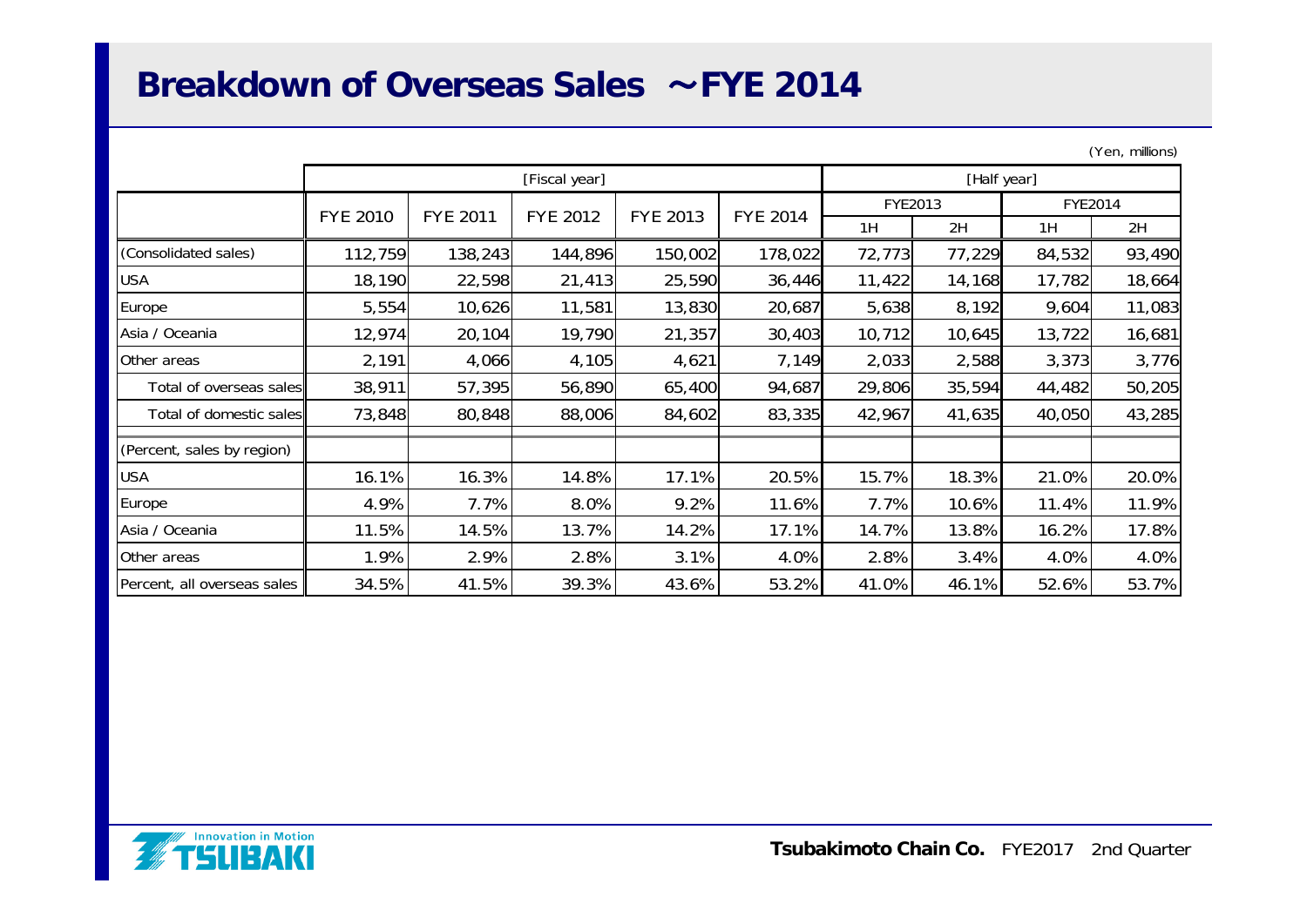#### **Movement of Order Acceptance and Backlog (consolidated basis)**

|                            |          | (Yen, millions) |               |                    |  |           |                      |        |        |           |        |    |    |
|----------------------------|----------|-----------------|---------------|--------------------|--|-----------|----------------------|--------|--------|-----------|--------|----|----|
|                            |          |                 | [Fiscal year] |                    |  | [Quarter] |                      |        |        |           |        |    |    |
|                            |          |                 |               |                    |  |           | FYE 2016<br>FYE 2017 |        |        |           |        |    |    |
|                            | FYE 2013 | <b>FYE 2014</b> | FYE 2015      | FYE 2016 LFYE 2017 |  | 10        | 20                   | 30     | 4Q     | <b>1Q</b> | 20     | 3Q | 4Q |
| (Order acceptance)         |          |                 |               |                    |  |           |                      |        |        |           |        |    |    |
| Chain                      | 48,236   | 54,788          | 60,530        | 63,168             |  | 16,106    | 16,033               | 16,044 | 14,985 | 13,978    | 15,330 |    |    |
| PTUC <sup>*</sup>          | 18,906   | 22,025          | 22,389        | 21,745             |  | 5,528     | 5,495                | 5,399  | 5,323  | 5,243     | 5,329  |    |    |
| <b>Automotive Parts</b>    | 49,555   | 60,785          | 66,279        | 74,235             |  | 18,651    | 18,222               | 18,084 | 19,278 | 18,234    | 18,117 |    |    |
| Materials Handling Systems | 29,652   | 40,194          | 44,627        | 43,460             |  | 11,791    | 11,067               | 9,635  | 10,967 | 11,822    | 10,075 |    |    |
| Other                      | 2,054    | 1,895           | 2,258         | 2,165              |  | 507       | 552                  | 643    | 463    | 666       | 407    |    |    |
| Total                      | 148,405  | 179,689         | 196,086       | 204,776            |  | 52,586    | 51,367               | 49,805 | 51,018 | 49,944    | 49,259 |    |    |
|                            |          |                 |               |                    |  |           |                      |        |        |           |        |    |    |
| (Backlog)                  |          |                 |               |                    |  |           |                      |        |        |           |        |    |    |
| Chain                      | 6,697    | 7,409           | 7,932         | 8,215              |  | 8,332     | 8,245                | 8,958  | 8,215  | 7,437     | 8,459  |    |    |
| PTUC <sup>*</sup>          | 2,320    | 3,072           | 3,361         | 3,464              |  | 3,673     | 3,496                | 3,354  | 3,464  | 3,632     | 3,622  |    |    |
| <b>Automotive Parts</b>    | 755      | 867             | 169           | 931                |  | 1,184     | 1,221                | 1,098  | 931    | 739       | 809    |    |    |
| Materials Handling Systems | 15,993   | 18,023          | 17,926        | 16,876             |  | 20,041    | 18,580               | 17,549 | 16,876 | 19,843    | 18,221 |    |    |
| Other                      | 227      | 167             | 265           | 88                 |  | 331       | 321                  | 416    | 88     | 282       | 81     |    |    |
| Total                      | 25,994   | 29,540          | 29,655        | 29,576             |  | 33,563    | 31,866               | 31,378 | 29,576 | 31,935    | 31,194 |    |    |

\* Power Transmission Units and Components